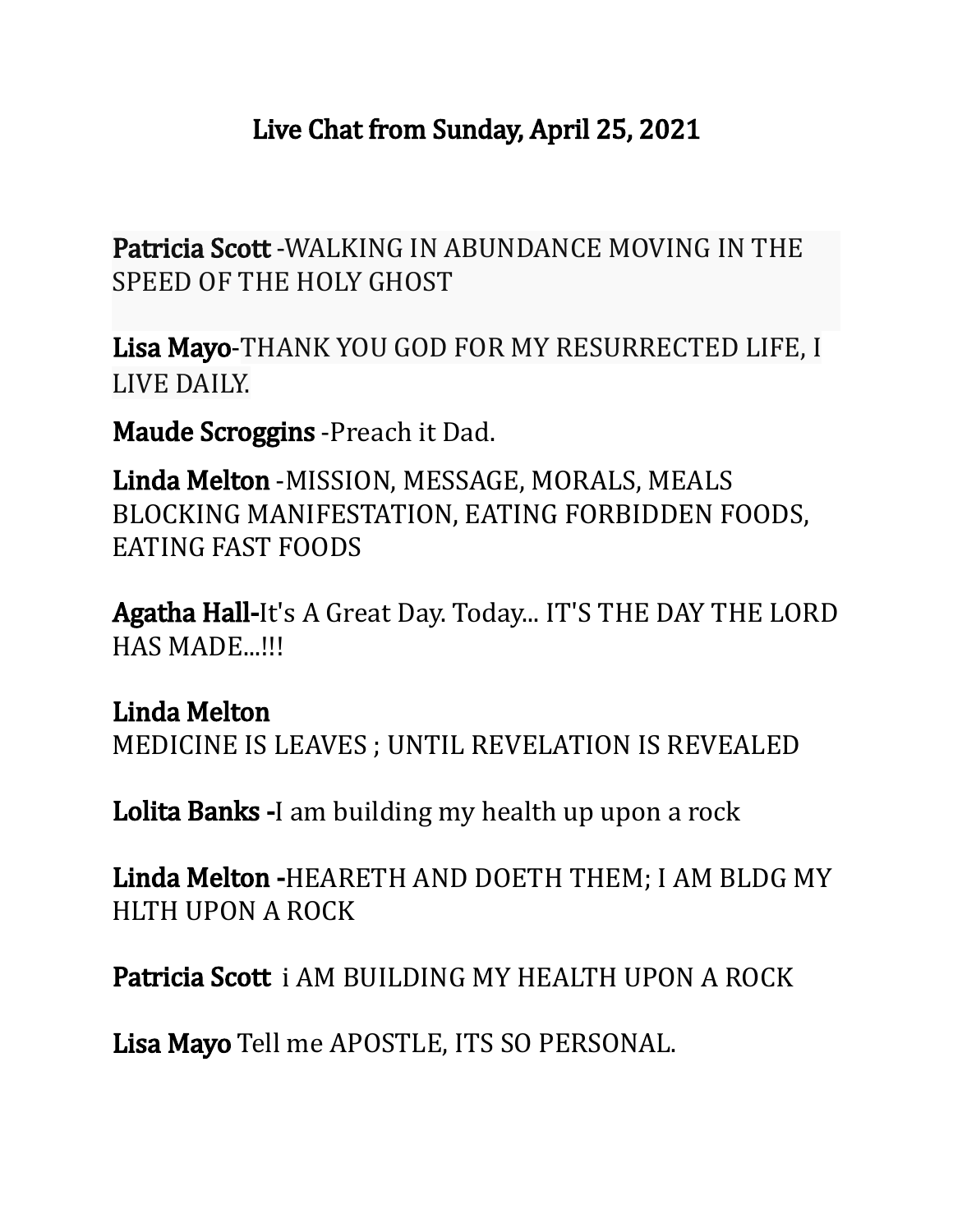Lolita Banks I Receive

Faith Stadium TV Amen.

Lolita Banks Amen. Hallelujah

Monique LaCaze - Amen, Hallelujah!!

Taji Lewis -Amen

lee morris -Amen

Chanel Robinson -I am building my health upon a rock foundation

**Joyce miller -**Knowing that God loves my body and my health is already paid for Chanel Robinson-God loves my body and that my health is already paid for.

Lolita Banks -Knowing that God loves my body; and my health is already paid for

Monique LaCaze -Knowing That God Loves My Body and That My Health is Already Paid For!!

Joyce miller -I am powerful

Lolita Banks -Yes Sir

Patricia Scott -I AM POWERFUL, AND I CAN PROTECT MY HEALTH AND BODY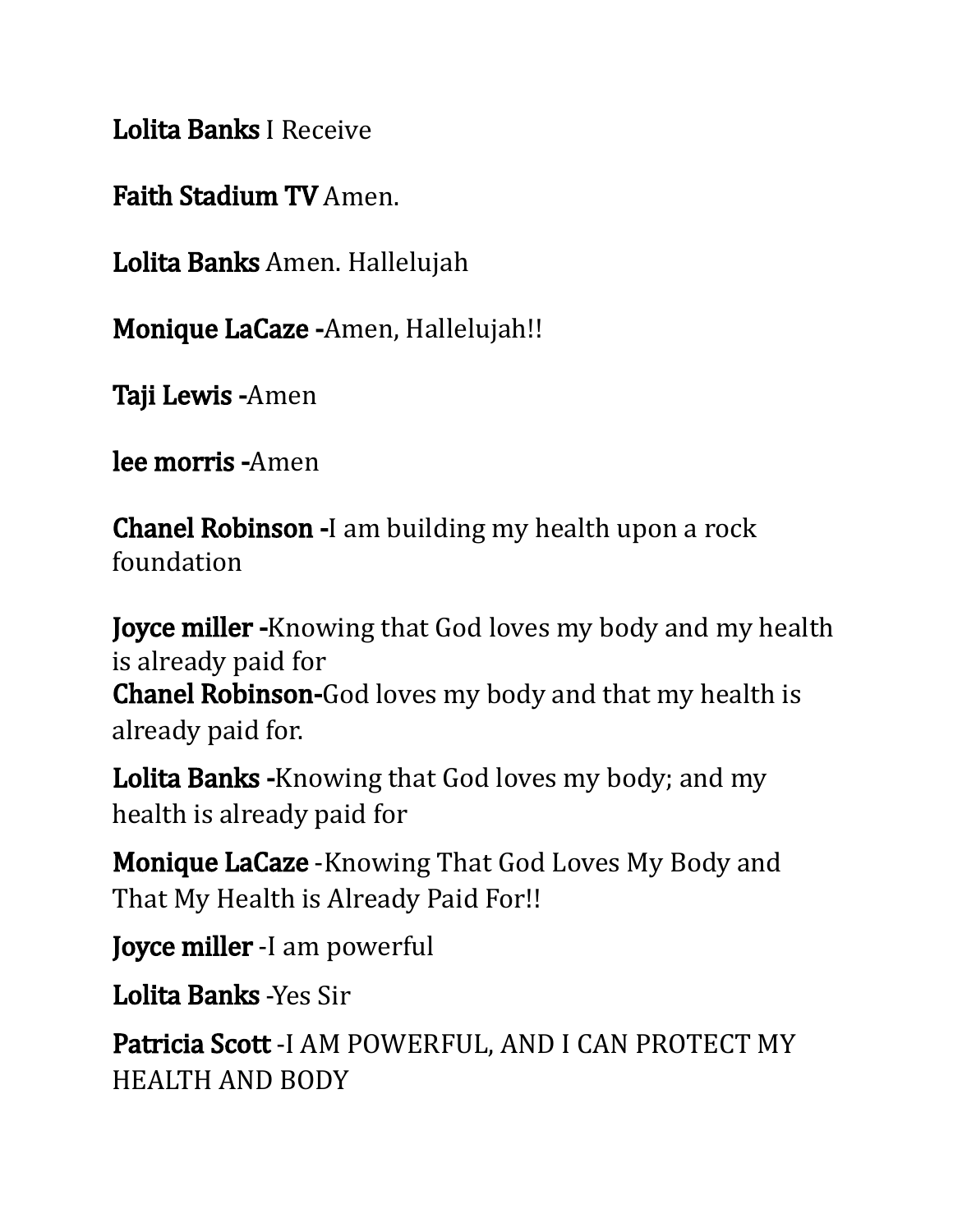**Monique LaCaze- I Am Powerful!! and I Can Protect My** Health!!

BRITTANY LACY -I am powerful and I can protect my body

Lisa Mayo - JESUS = TRIUMPH OVER ALL

Maude Scroggins-I have the Holy Spirit to help me.

Lisa Mayo -I CANT DO WHAT I WANT TO DO WITH MY BODY.

Linda Melton -I'M WILLING TO PRESENT MY BODY TO GOD

Maude Scroggins -My body heals itself.

**Monique LaCaze** -I Yield to You Father God Presenting My Body to you and

Lisa Mayo -THANK GOD FOR THE HOLY GHOST.you O, God will prevent sickness and disease!!

Linda Melton -CREATED TO BE HEALTHY

Marlon Reed -That's it

Chanel Robinson - My body is a created to be healthy

Lisa Mayo -I AM PRESENTING MY BODY TO GOD, NOW

Monique LaCaze -Feeding my Body Properly will ignite God's Creation!

Linda Melton -MY BODY IS A DR. AND GOES TO OPERATING ON MY BODY- MATT 4:4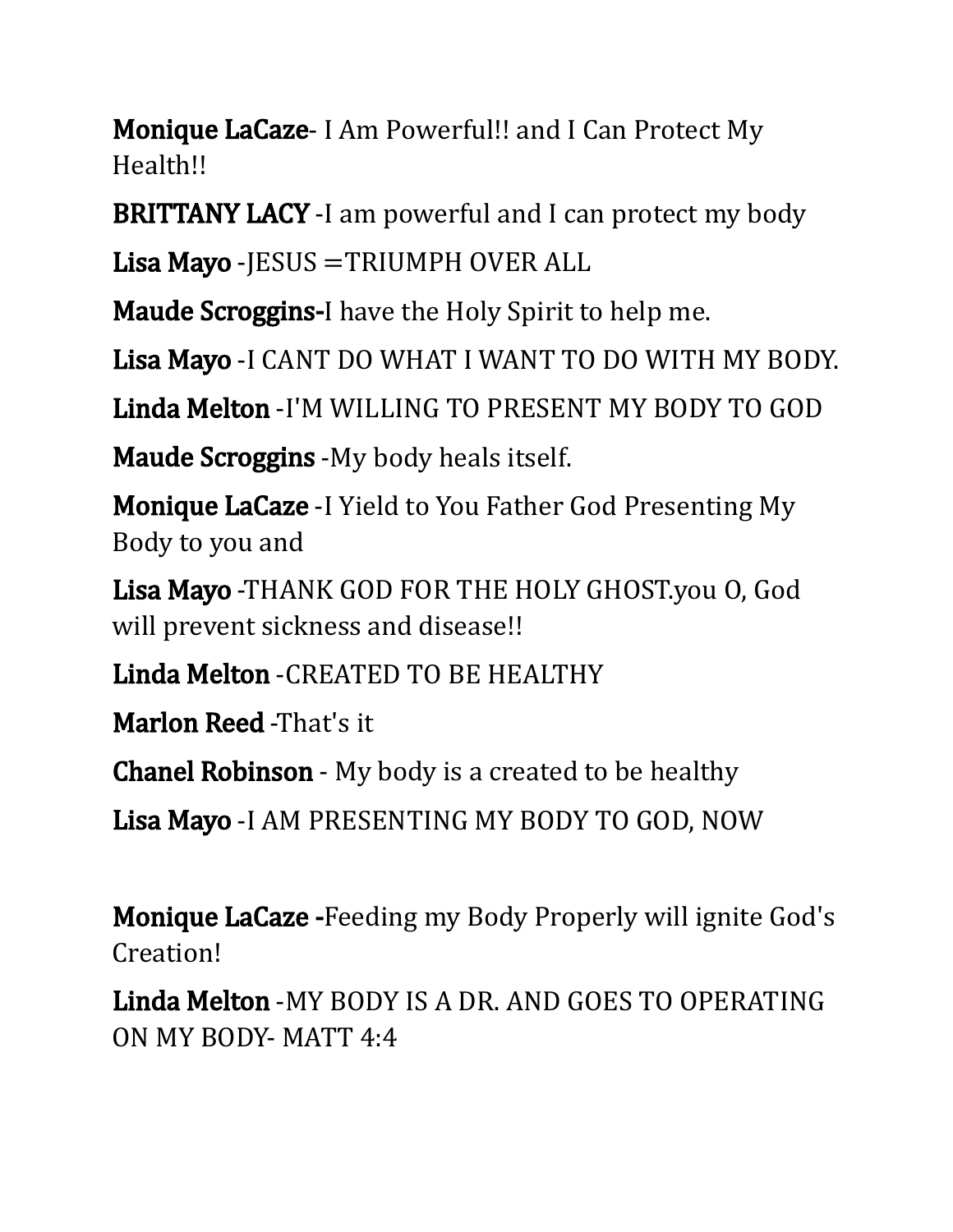Lisa Mayo -MY BODY IS FEARFULLY, WONDERFULLY, MARVELOUSLY MADE.

Joyce miller -I receive

DALE CAVALIER-I RECEIVE

Joyce miller - Hallelujah

Deborah Sullen -I receive

BRITTANY LACY -I Receive Apostle!!!!

donald wright -That is the word. Thank you APOSTLE!!!. We need it so much

Freddie Banks -I RECEIVED THE WINDS BLOWING

Lolita Banks - Sickness and disease are dry bones

**Sylvia Sylve** - Received by Faith in Jesus named. Amen

Monique LaCaze -Jesus!!

Linda Melton -PRIN #4: KNOWING THIS THAT DRY BONES CAN BE PROPHESIED TO (EZEKIEL)

Faith Thomas -I receive

Lisa Mayo -MY BODY IS A CREATION....YES APOSTLE..I LOVE IT TOO

Lolita Banks - Jesus is the foundation of my health; but I must build on him right

**Joyce miller** -Jesus is the foundation of my health but I must build on him right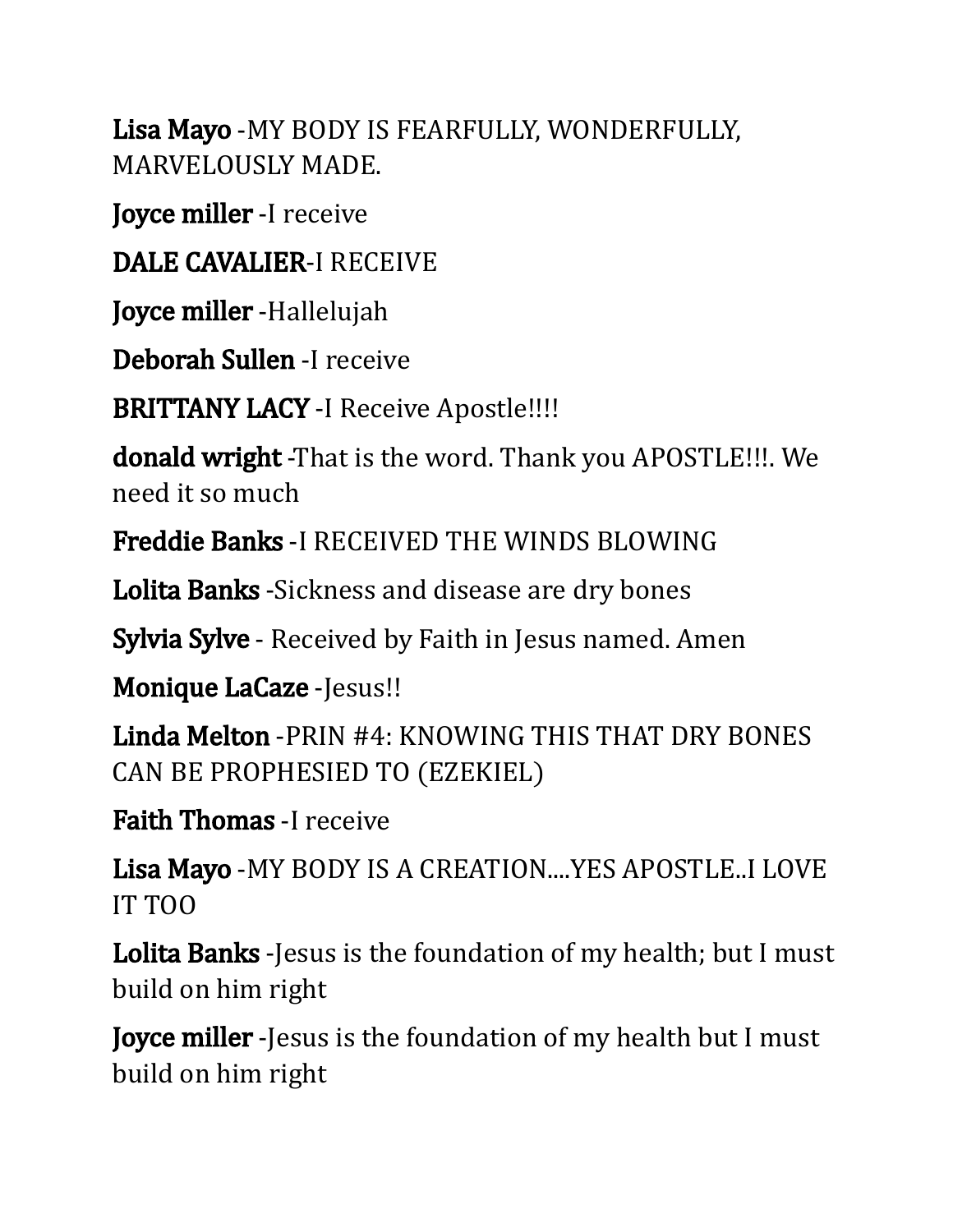**Chanel Robinson** -Jesus is the foundation of my health, but I must build on Him right.

Linda Melton -JESUS IS THE FOUNDATION OF MY HEALTH, BUT I MUST BUILD UPON HIM RIGHT

Deborah Sullen -It's not to late

Lisa Mayo -I RECEIVE THE WINDS OF MY HEALTH NOW. SIR

Sylvia Sylve -It's never too late to heal your body.

Maude Scroggins -Yes it can.

Lolita Banks -Christian Lives Matter. And the father want His children well

Lisa Mayo -I AM A WISE MASTER BUILDER NOW.

Chanel Robinson -Christian's lives matter and the Father wants His children well.

Deborah Sullen -Christian lives matter and the Father wants His children well

Marlon Reed-I like that

Lisa Mayo- THANK GOD FOR HIS GRACE AND MERCY OVER ME.

Marlon Reed -Yes!

Lolita Banks -Yes Sir

Salestia Robinson -Glory to His Name